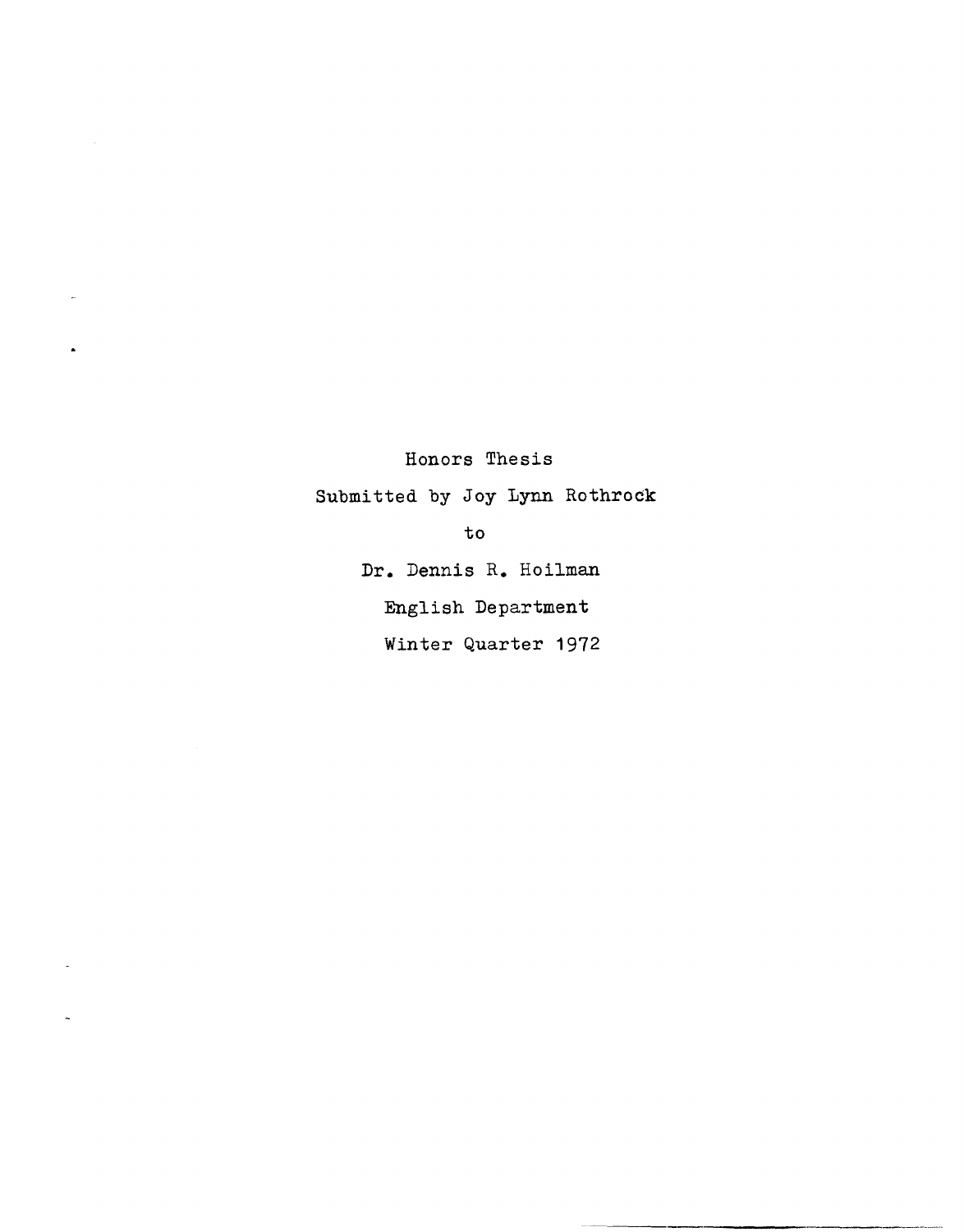

 $\mathbb{C}_{\mathfrak{t}'}$ Co $^{\mathfrak{t}'}$  $\overline{W}$  , , ,  $\Gamma$   $\cup$ 

Pope's Uses of Order

Alexander Pope's works reflect three aspects of the order or hierarchy he sees in the universe. These aspects are order in poetry, in Nature, and in society. Order in poetry refers to the hierarchy of poetical forms and devices that exist; order in Nature relates to the great Chain of Being in which all things in Nature exist on graduated levels of importance; and order in society refers to the hierarchy of social values in which certain things are necessarily of more value than others. One approach to understanding The Dunciad, perhaps Pope's most complex work, is through defining his uses of order with examples from An Essay on Man for poetical order, An Essay on Criticism for order in Nature, and Rane of the Lock for social order. The Dunciad's meaning unfolds through examining his uses of order as defined in these poems.

Pope uses order in poetry on two levels. First, there is a hierarchy in poetical forms. Less poetic skill is needed to write a pastoral than an epic. His career demonstrates this concept of hierarchy. Beginning with the Pastorals, he graduates to the mock heroic form in Rape of the Lock, and ultimately to the epic form in The Dunciad. The second level of poetry's order applies to the mechanical construction of poems. As seen in Pope's poetry, order in a poem is the symmetrical development

------\_ ... ------,------------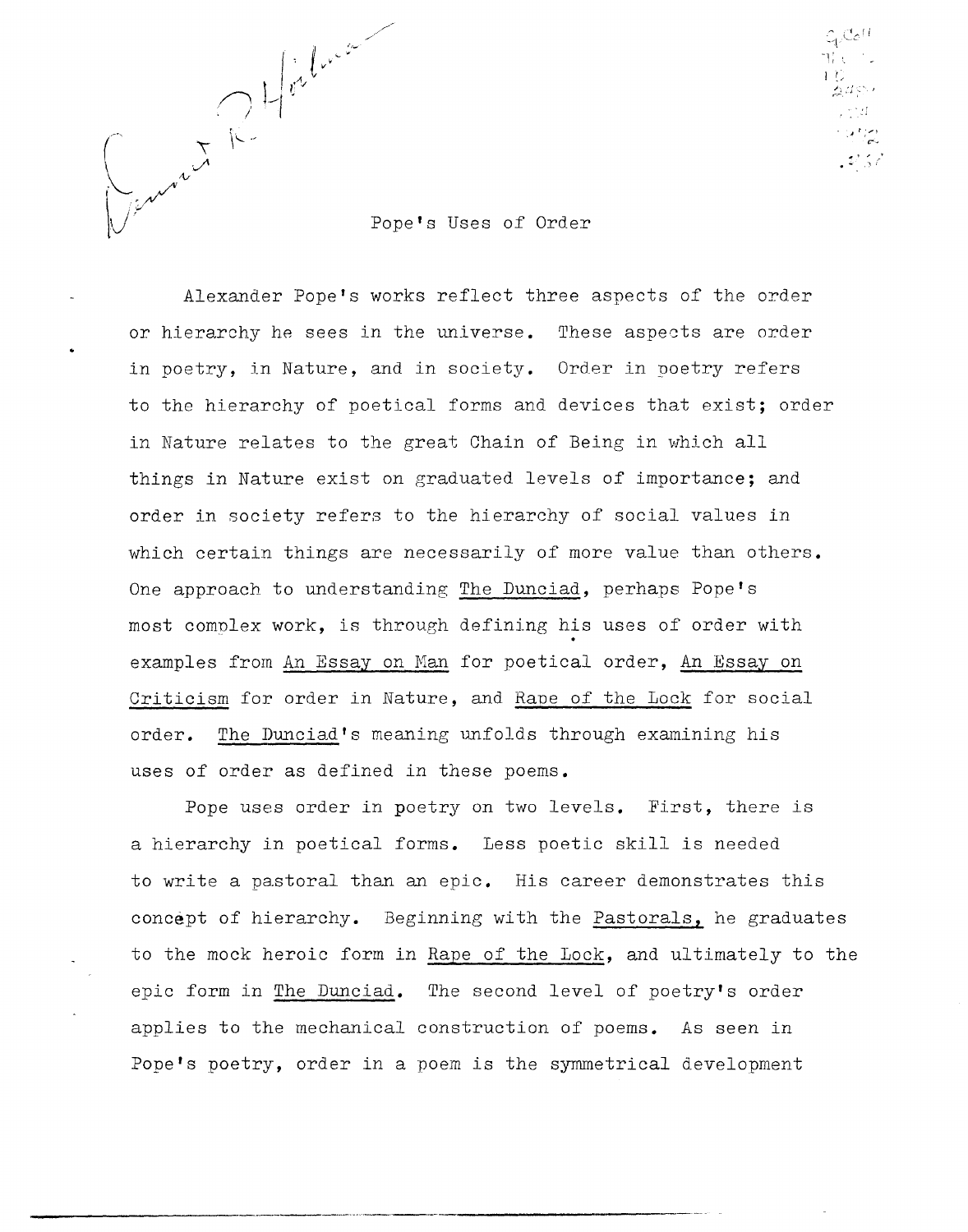of ideas expressed in couplets.

•

An Essay on Man reflects Pope's definition of order in a poem. In An Essay on Criticism, he suggests that poets should try to find a means of expression that adds corresponding meaning to the idea expressed:

> true Expression, like th' unchanging Sun, Clears, and improves whate'er it shines upon, It gilds all Objects, but it alters none.<sup>1</sup>

By using paradoxes to achieve symmetry within couplets in An Essay on Man, he establishes the twofold state of Man's nature. In the introduction to Alexander Pone: Selected Poetry and Prose, William K. Wimsatt, Jr. states that "Two basic paradoxes run through the Essay  $\ldots$  that humanity is both a very important and a very trivial thing; that we know a lot, but that we know very little.<sup> $n^2$ </sup> Pope compresses the paradoxes into single couplets to attain maximum contrast in Epistle II. Man is

> Created half to rise, and half to fall; Great lord of all things, yet a prey to all; Sole judge of Truth, in endless Error hurl'd: The glory, jest, and riddle of the world! $3$

Pope parallels the idea that Man is "Created half to rise" and "Great lord of all things" with the idea that he is also created "half to fall" and "a prey to all." In a similar manner, he builds the paradox in the second couplet. Man

-2-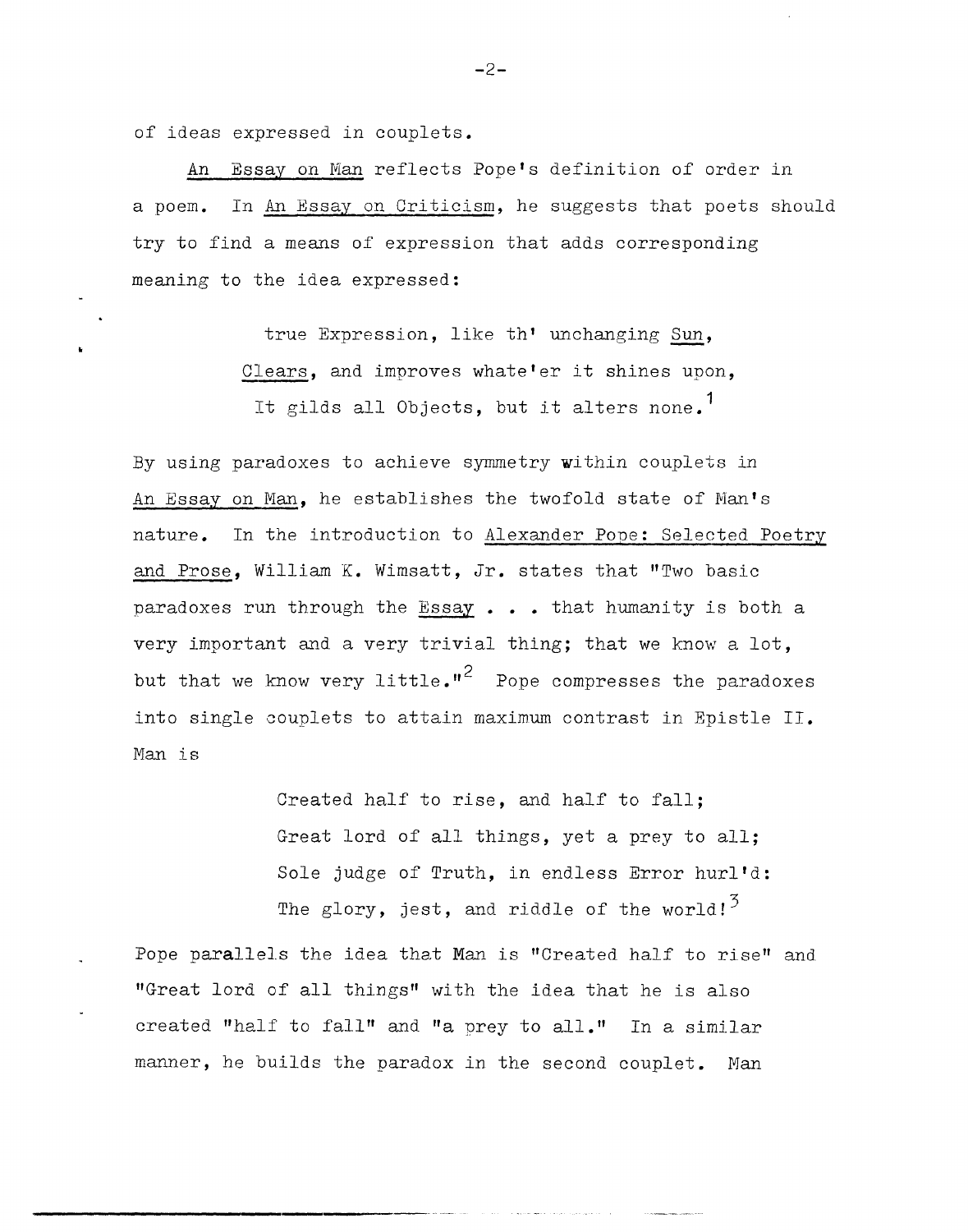is "Sole judge of Truth" and "glory;" he lives in "endless Error" and is the "jest and riddle of the world!" In four lines he develops Man's image as important, "Great lord," yet trivial. "a prey to all," knowledgeable, "Sole judge of Truth," but living in error, "jest, and riddle of the world!" Through the symmetrical development of these ideas within the couplets, he illuminates the paradox in Man himself.

An Essay on Criticism conveys Pope's idea of order in Nature. In An Essay on Man, he directly states that order in Nature is "the great chain, that draws all to agree"  $(I, 1, 33)$ . God created the Chain of Being in creating the world. In this essay, Pope establishes the hierarchy in Nature. Everything is "in exact proportion to the state ... Each beast. each insect, happy in its own" (I, 11. 183, 186). Since "'Whatever IS /In Nature7, is RIGHT'" (I, 1, 294), he uses this order in Nature to create the norm, the example poets and critics should follow in their art in Criticism. Critic John A. Jones states that "The ideal toward which everything in the  $\overline{\text{Essay}}$  points is one of wholeness and corporateness. . . ." Pope felt that most ancient poets were able to discover and conform to Nature's order. Thus, the rules they set in art's creation should be followed by neoclassic artists. "Those RULES of old discover'd, not devis'd,/ Are Nature still, but Nature Methodiz'd . . . " (11. 88-9). Good poetry fits into Nature's order, which may explain classic poetry's survival. Poets who fail to restrain themselves in Nature's order "Strain out the last, dull droppings of their Sense,/ And Rhyme with all

-------\_ .. \_-----------------\_ .. \_.\_--

 $-3-$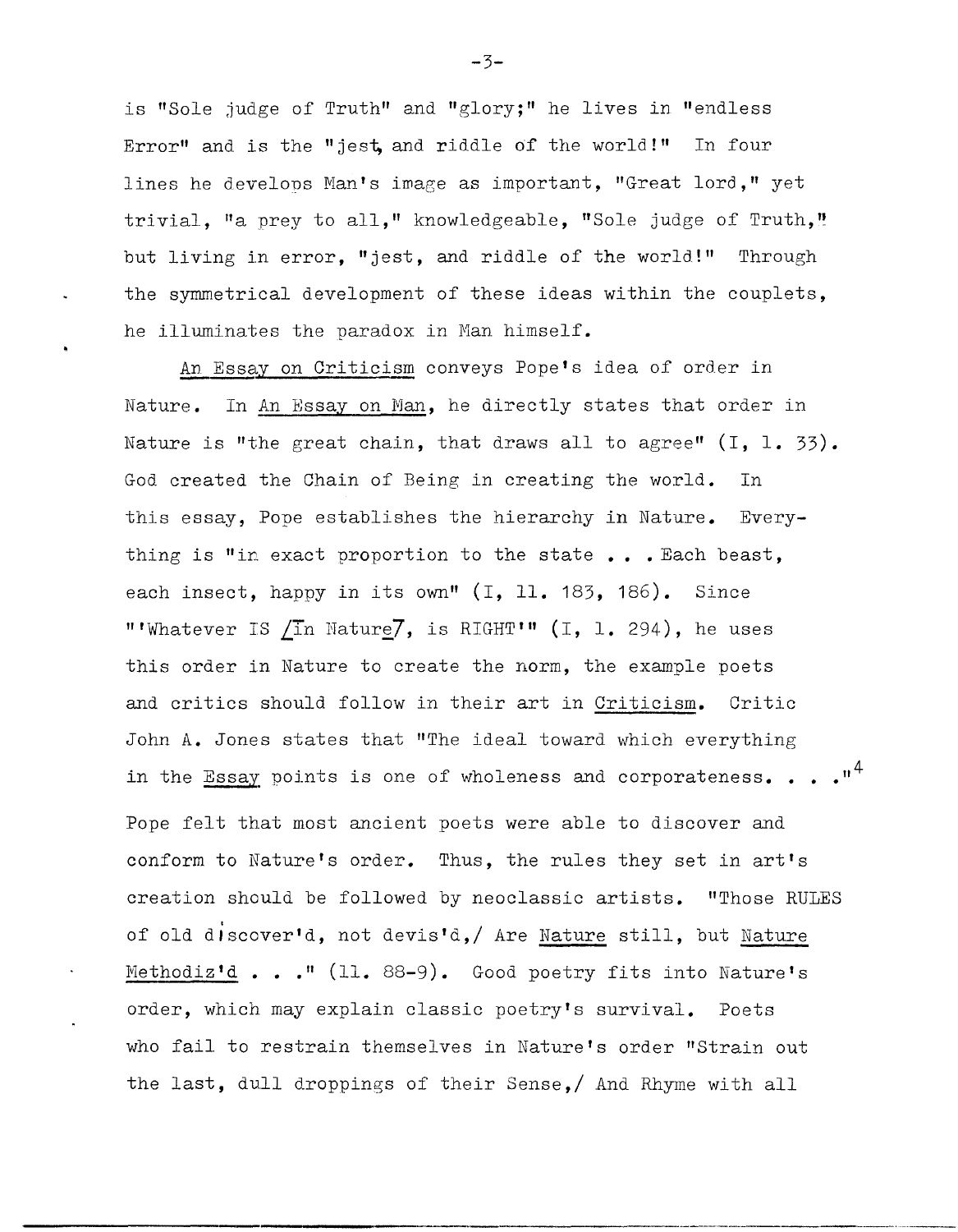the Rage of Impotence!" (11. 608-9). Poets who use "dull droppings of their sense" are not in harmony with art. The examples of bad poets and critics in the essay reflect corruption of order and support Pope's concept of Nature's hierarchy as the constant, unchanging guide to Man's conduct.

 $\hat{\mathbf{a}}$ 

Rape of the Lock exemplifies a third aspect of order that Pope uses. Social order refers to the hierarchy of values in society and is an integral part of Nature's order. He satirizes lack of social order in the detailed account of Belinda's typical day. The opening lines set the disorder that will appear in the poem's context: "What mighty Contests rise from trivial Things. . .  $\cdot$ <sup>15</sup> Canto I relates some of the things which concern fair coquettes and gentlemen. Pope refers to their activities an "This erring Mortals Levity may call . .  $\cdot$  " but they are "blind to Truth  $\ldots$  ." (I, 11. 103-4), blind to the hierarchy of values in society. He uses the satiric form to support their blindness and to imply that social order is the opposite of what occurs in Rape. In Belinda's society, "sleepless Lovers, just at Twelve, awake . . ." (I, 1. 16), and "The hungry Judges soon the Sentence sign,/And Wretches hang that Jury-men may Dine" (III, 11. 22-3). Through satire, Pope says that in an orderly society, people would not lounge in bed all morning, nor would justice denend on the selfish whims of judges and jurymen. When the Baron cuts Belinda's lock, Pope observes that "Not louder Shrieks to pitying Heav'n are cast, when husbands or when Lap-dogs breathe their last . . . " (III, 11. 157-58). Here he points out the misplaced

 $-4-$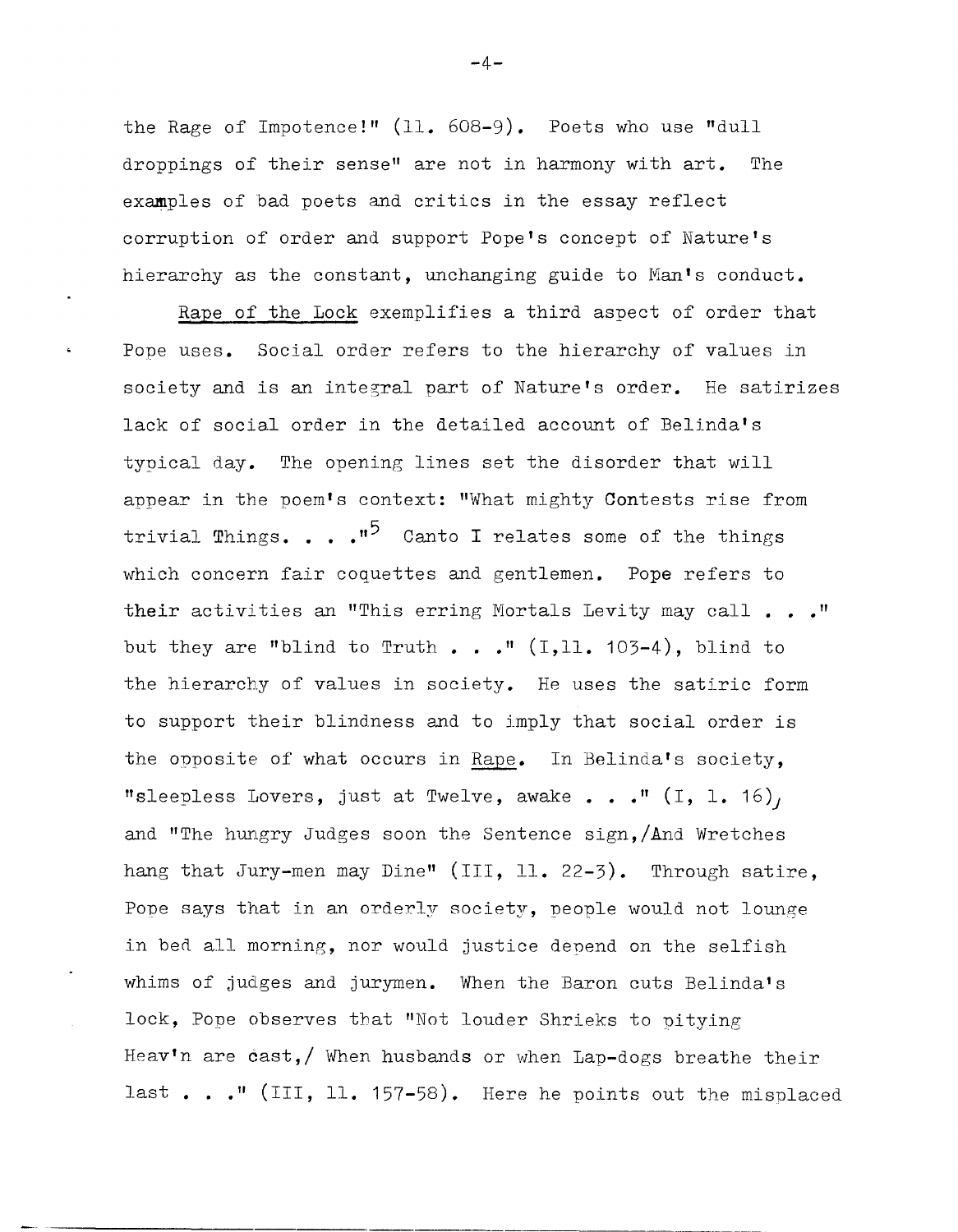values in her society that equates dying husbands with dying pets or hair that has been cut. He further emphasizes the corrupted values by capitalizing "Lap-dogs" but not "husbands." Continuing examples of what order is not, he warns of an impinging disaster for Belinda in Canto II. The disaster might "stain her Honour, or her new Brocade..."  $(II, 1. 107)$ , cause her to "Forget her Pray'rs, or miss a Masquerade,/ Or lose her Heart, or Necklace • **•• "** (II, 11. 108-9). In the hierarchy of values, honor would be on a higher level than a stained dress, forgotten prayers be of greater consequence than a missed masquerade, and a lost heart be more sorrowful than a lost necklace.

The card game between Belinda and the Baron is war and the height of disorder. Critic Donald B. Clark says "The very use of the epic form--ceremonious, grand, and dignified--to discuss a trivial or unworthy subject set  $\sqrt{\text{s}}$ ig7 up an ironic contrast . . .<sup>16</sup> by which Pope establishes the discrepancies between order in society and Belinda's world. After spending many hours dressing, Belinda "now whom thirst of fame invites,  $\beta$  Burns to encounter two adventurous Knights • **•• "** (III, 11. 25-6) in the card game. The game is brought to the height of an epic battle. In an orderly society, a card game would not exceed its proper limits of simple entertainment. Clarissa points out the poem's corruption of social order in her speech:

> Say, why are Beauties prais'd and honour'd most, The wise Man's Passion, and the vain Man's Toast? Why deck'd with all that Land and Sea afford,

-5-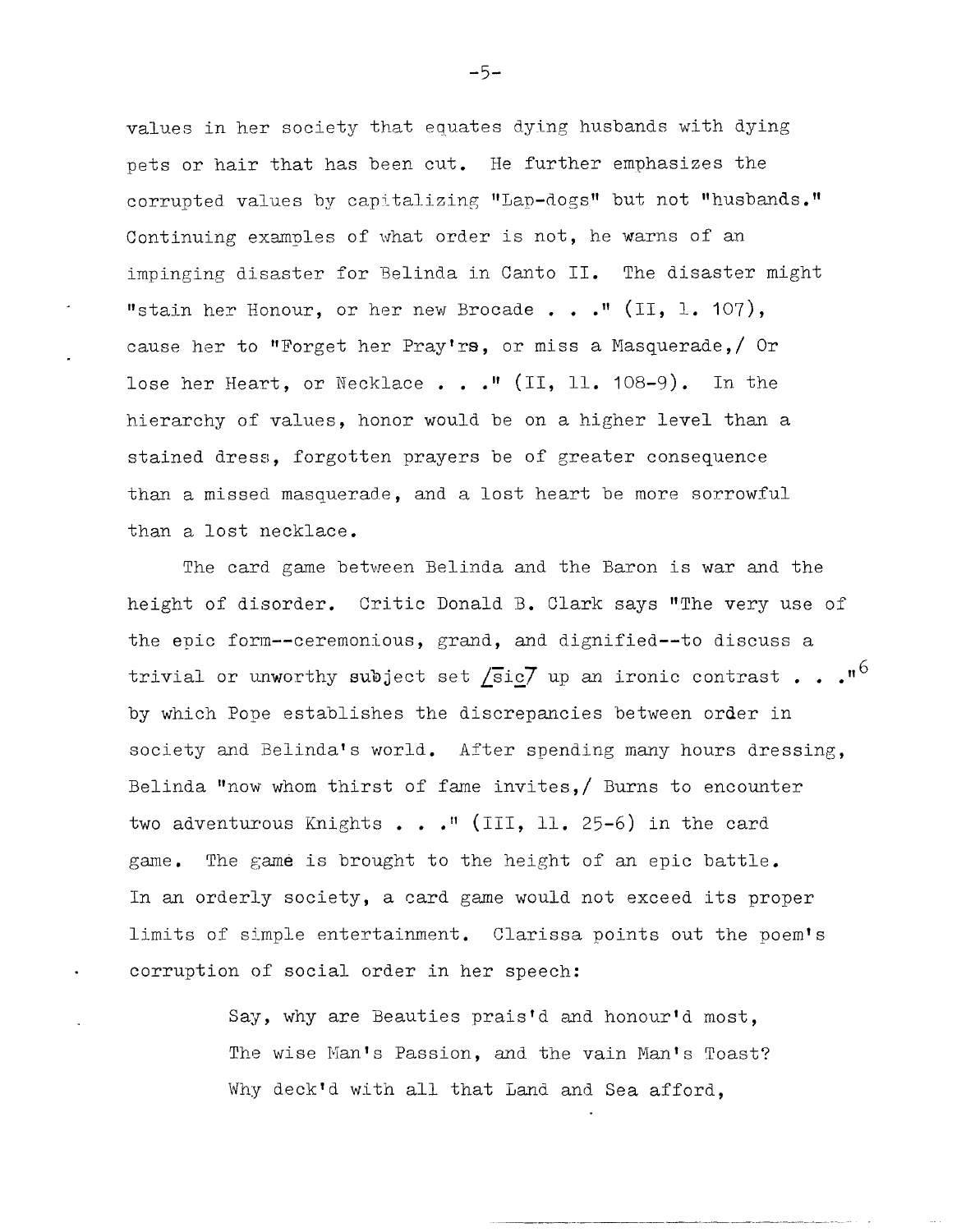Why Angels call'd and Angel-like ador'd Why round our coaches crowd the white-glov'd Beaus, Why bows the Side-box from its inmost Rows? How vain are all these Glories, all our Pains, Unless good Sense preserve what Beauty gains: V, 11. 9-16.

Clarissa speaks of the social vanities in Belinda's world, and how inconsequential are the lives not governed by good sense. Here Pope equates good sense with the ability to recognize the existence of order, the hierarchy of values, and to perceive the corruption of that order. In satirizing her world, he conveys his disfavor of a society in which trivia assumes epic grandeur. Fe gives Belinda, a coquette, a tragic hero's position. He takes the card game out of its proper perspective and places it in epic battle's realm. This must be his comment on the need for order in SOCiety, order in which common sense upholds the hierarchy of values.

Pope brings all three aspects of order into view in The Dunciad. Critic Maynard Mack states that the poem's theme is "the dissolution of literary and human values in the present. $n^7$  In the poem's plot, the reign of Dullness appoints a bad poet as **t.he** realm's king and poet laureate. Book II celebrates the king's appointment with dunces (booksellers, critics, patraons, and poets) participating in foolish games. In Book III, the Goddess gives the king' a vision in which he travels to the Underworld and sees the past, present, and future reign of Dullness.

**-6-**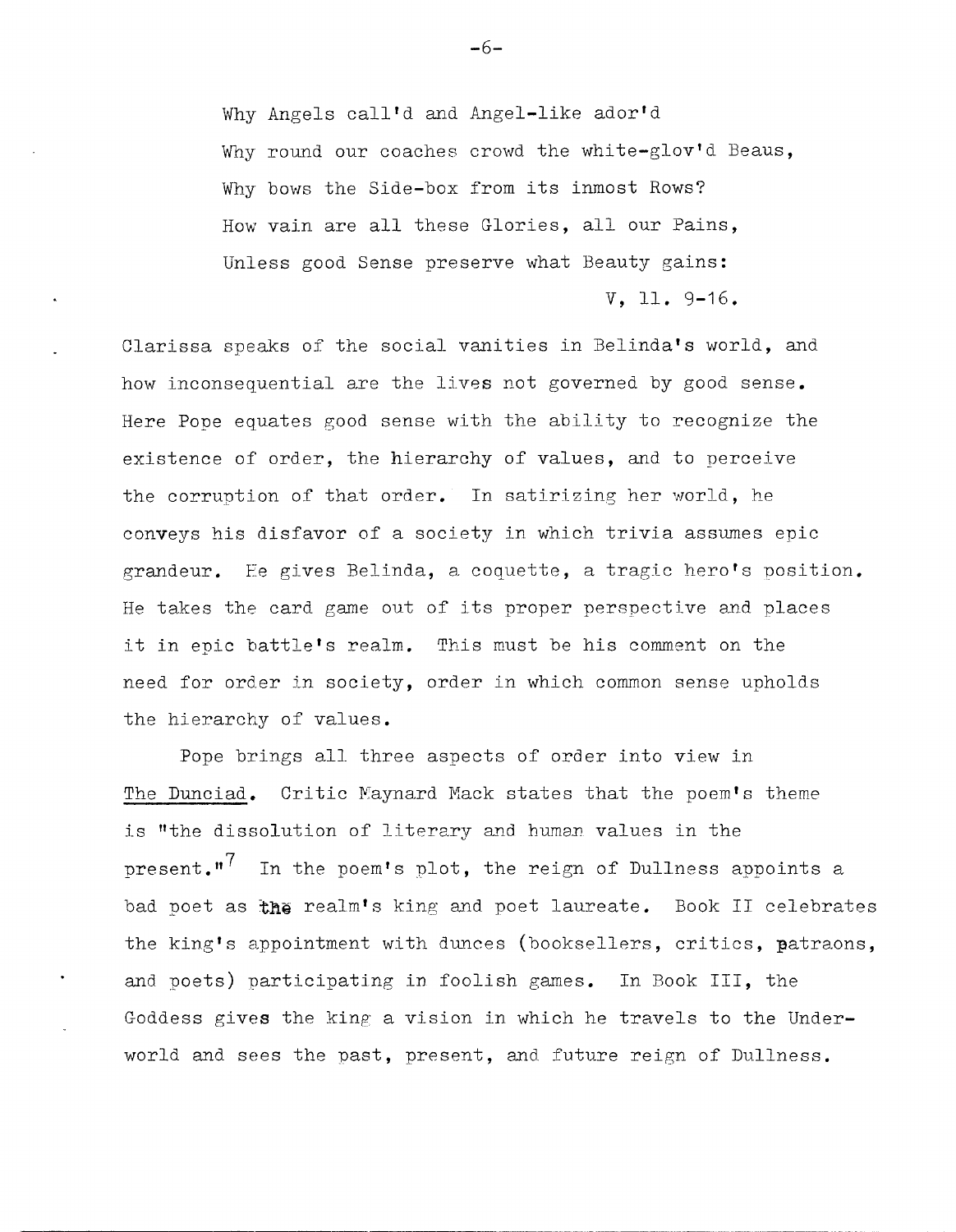According to the vision he had, Book IV fulfills the prophesies, and as critic Austin Warren observes, "civilization dies." $8$ The meaning of the work's events is apparent in examining Pope's uses of order as previously defined.

For Pope, order in poetry implies some attention to rules and the symmetrical development of ideas. Dullness reigns over poetry because the poets do not strive for such order. The poet king "Plung'd for his sense, but found no bottom there,/ Yet wrote and flounder'd on, in mere dispair."<sup>9</sup> These lines suggest that he wanders aimlessly through his thoughts and writes without direction, without any governing rules. If observed, rules in good writing, the hierarchy of poetical forms, and exactness in expression can help poets achieve order in poetry. Throughout The Dunciad, Pope comments on the quality of literature, void of this order, that appeals to the dunces. In literature, the Goddess

sees a Mob of Metaphors advance, Pleas'd with the madness of the mazy dance; How Tragedy and Comedy embrace; How Farce and Epic get a jumbled race

**I,ll.** 67-70.

Unobserved rules and rejection of hierarchy corrupt poetic order when the means of expression become a "mazy dance," when tragedy envelops comedy, and when farces and epics become confused in a "jumbled race." Tragedy would be above comedy and epics would be above farces in the hierarchy of poems. Without a knowledge of Pope's attitude toward order in poetry, the reader might over-

**-7-**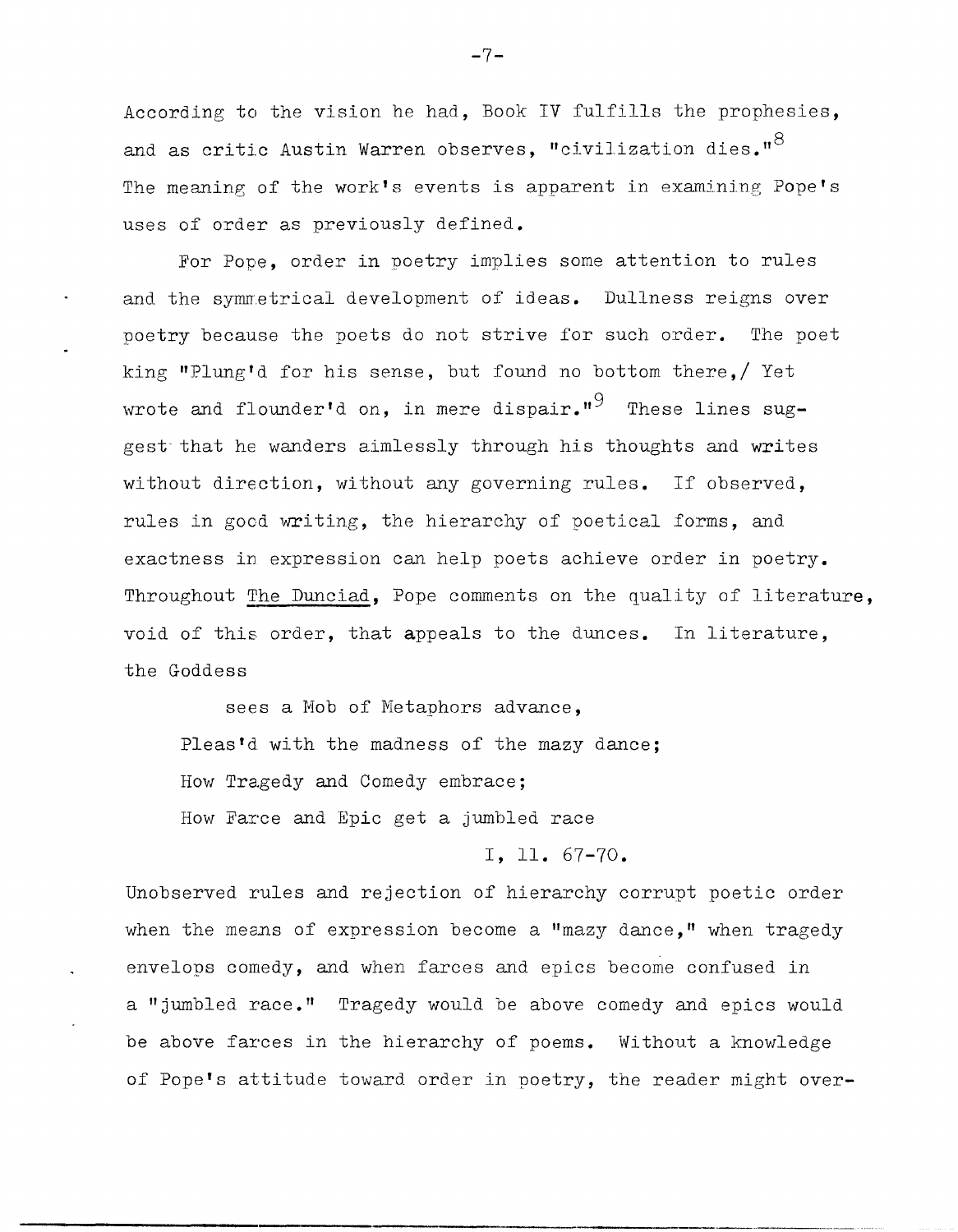look the force of his satire in this instance.

The Goddess takes the king to her ethereal realm. Here, she shows him her treasured works which are "Prose swell'd to verse, verse loit'ring into prose..." (I, 1. 274); they "leave all memory of sense behing • **• • "** (I, **1.** 276). As in Rape, Pope relates "sense" to the hierarchy of values in this example. The dunces are undermining the value of  $art$ . Satirizing literature's degradation as a result of corrunted order in poetry is one part of his "concentrated attack . . . on abuses against knowledge." $10$  He does not sympathize with those writers who practice their art without the necessary knowledge or skill; they must join the other dunces in the world.

The Dunciad also reflects corruption of Nature's order. As defined in An Essay on Man, order in Nature in "the great chain, that draws all to agree"  $(1, 1, 33)$ . The Dunciad is an imaginary realm in which Dullness and dunces corrupt Nature's order. The impact of the poem's meaning is evident in the construction of disorder in the dunces' ignorance and folly. If there is no order in Nature, if the Chain of Being does not unite all things in Nature's hierarchy, chaos is all that may exist. As Dullness replaces order, "Time himself stands still at her command,/ Realms shift their place, and Ocean turns to land" (I, 11, 71-2). Pope expresses disapproval of the state of affairs described in the work in his definition of the order in Nature which brings all things to exist harmoniously. In dullness, anarchy rules. When the king visits the Underworld and envisions the new reign of Dullness, he sees "The forests dance, the rivers

-----------\_.\_---------------\_.\_.\_---------------

-8-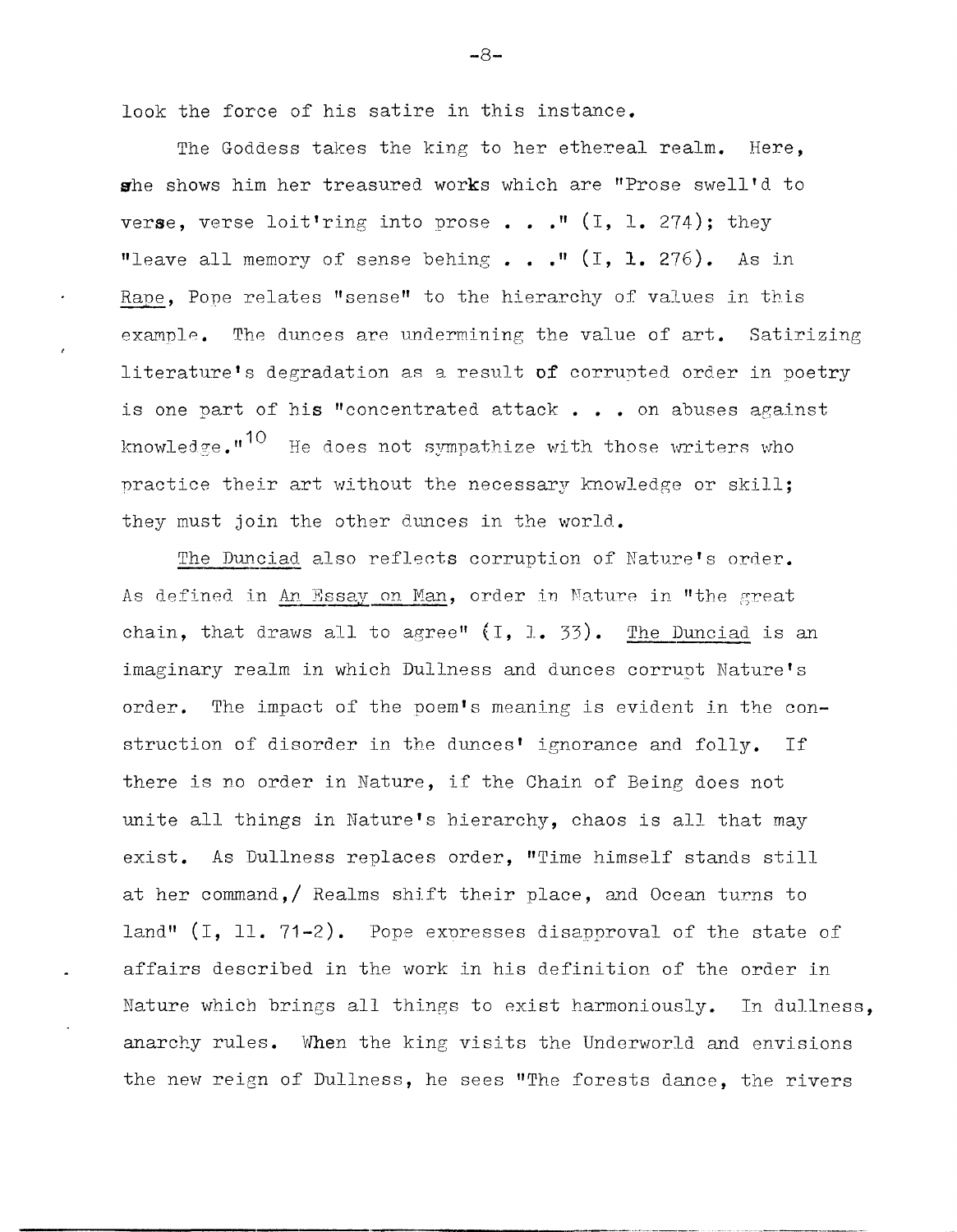upward rise,/ Whales sport in woods, and dolphins in the skies . . . " (III, 11. 245-46). This is the picture of the chaos in Nature which replaces harmony. The king also sees the ultimate fate of a world cast into disorder: "Hell rises, Heav'n descends, and dance on Earth . . . 'Till one wide conflagration swallows all" (III, 11. 237, 240). The universal system falls when *even*  a small part in the chain is broken. Since order in Nature is the guide to Man's conduct, Man has no example to follow when the hierarchy is broken. Thus, because Dullness has caused the chain to break, because this "new world *L1s\_7* to Nature's laws unknown" (III, 1. 241), nothing good or fruitful can exist in it. Disorder in Nature is not only a result of, but also a cause of the injury that bad poets, patrons, critics, and booksellers do to literature. Dullness and dunces cause a chaotic state in which "Science groans in Chains,/ And Wit dreads Exile, Penalties and Pains" (IV, 11. 21-2). Dullness, darkness, and chaos are the visible effects evolving from the absence of order. In such a chaotic state, good poets, sincere patrons, and honest booksellers cannot exist.

Disorder in Nature and in society are interrelated. Similar to the technique in Rape, Pope describes a chaotic society in The Dunciad to imply what order ought to exist. He establishes the images related to disorder in Book I. Personifying disorder in the Goddess of Dullness, he calls her "Daughter of Chaos and eternal Night  $\cdots$   $\cdots$  (I, 1. 12). In the beginning, dullness is contained within a single college in the empire. As the Goddess chooses a new poet laureate, the public becomes

-9-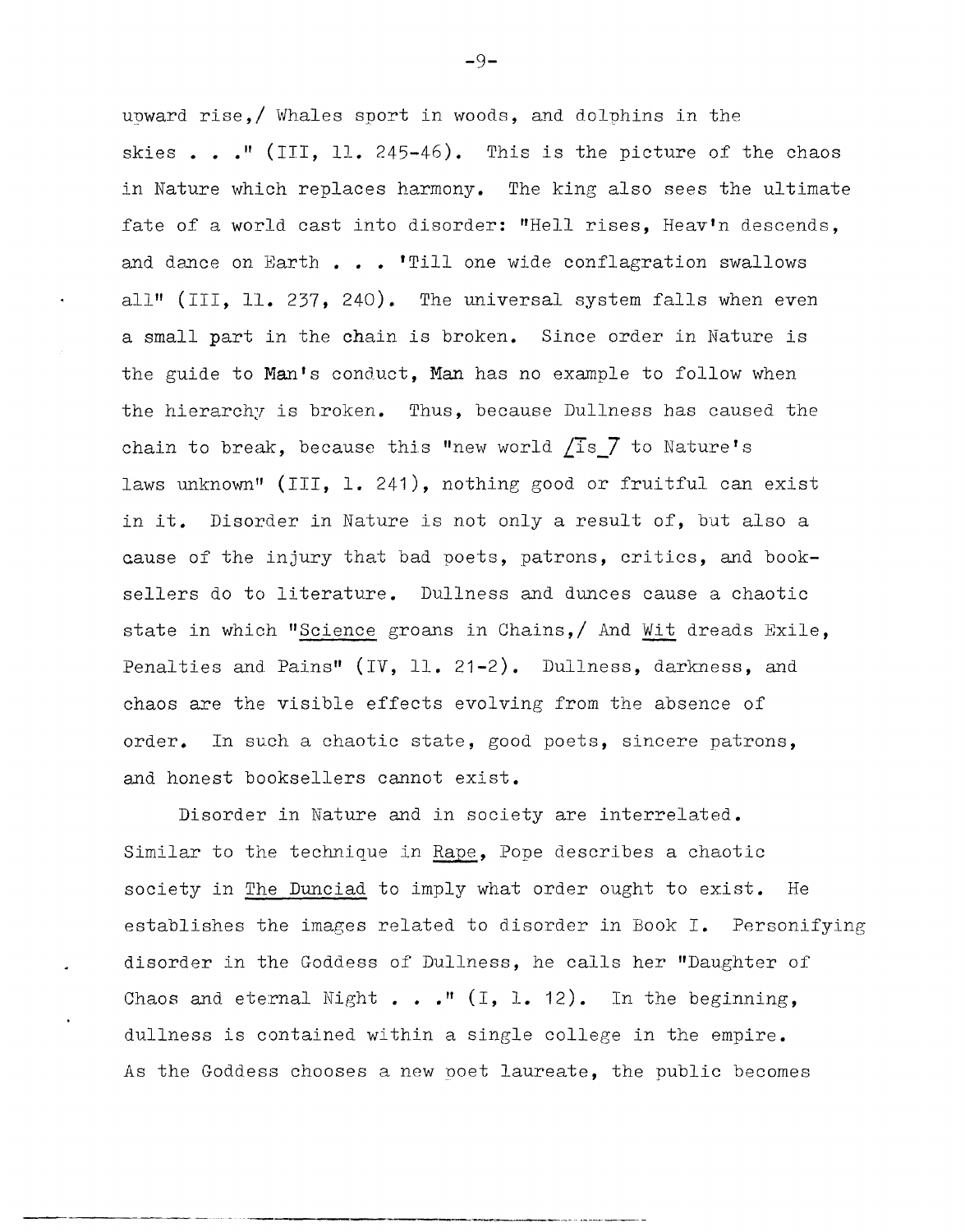involved in the celebration and dullness spreads. Due to the hierarchical Chain of Being that operates in Nature, society's order must necessarily be affedted when Nature's order is disturbed. Donald B. Clard says in Alexander Pope that the "dunces who worship Dullness . . . deny their kinship with the spiritual, upper half of nature, preferring to relate themselves to the lower animal realm only." $11$  Thus, in rejecting the spiritual part of 11fe, Man corrupts the hierarchy of values in which the spiritual element would be valued more than life's animal, physical aspect. In Book IV, Dullness establishes her reign over the earth and so totally corrupts social order that "The vulgar herd turn off to roll with  $\text{Hogs}_2 /$  To run with Horses, or hunt with Dogs  $\ldots$ ." (IV, 11. 525-26). Not only the masses reflect the state of social chaos, but also the government shows signs of disorder: "The Judge to dance his brother Sergeant call/ The Senator at Cricket urge the Ball • **•• "** (IV, 11. 591-92). Men forget their positions and the hierarchy of values under Dullness' influence. Critic Donald B. Clark says that "chaos and darkness threaten to blot out all of Man's significant activity . . .  $1^2$  Judges dancing and senators playing cricket are void of "significant activity" in respect to their offices. Pope implies an ethical comment on society's condition by saying "Lost was the Nation's Sense . . . <sup>"</sup> (IV, 1. 611). This line echoes Clarissa's comment in Rape for the need for good sense to achieve order in society. Pope closes Book IV by giving civilization what it deserves for heeding dullness:

Lo! thy dread Empire, CHAOS! is restor'd;

 $-10-$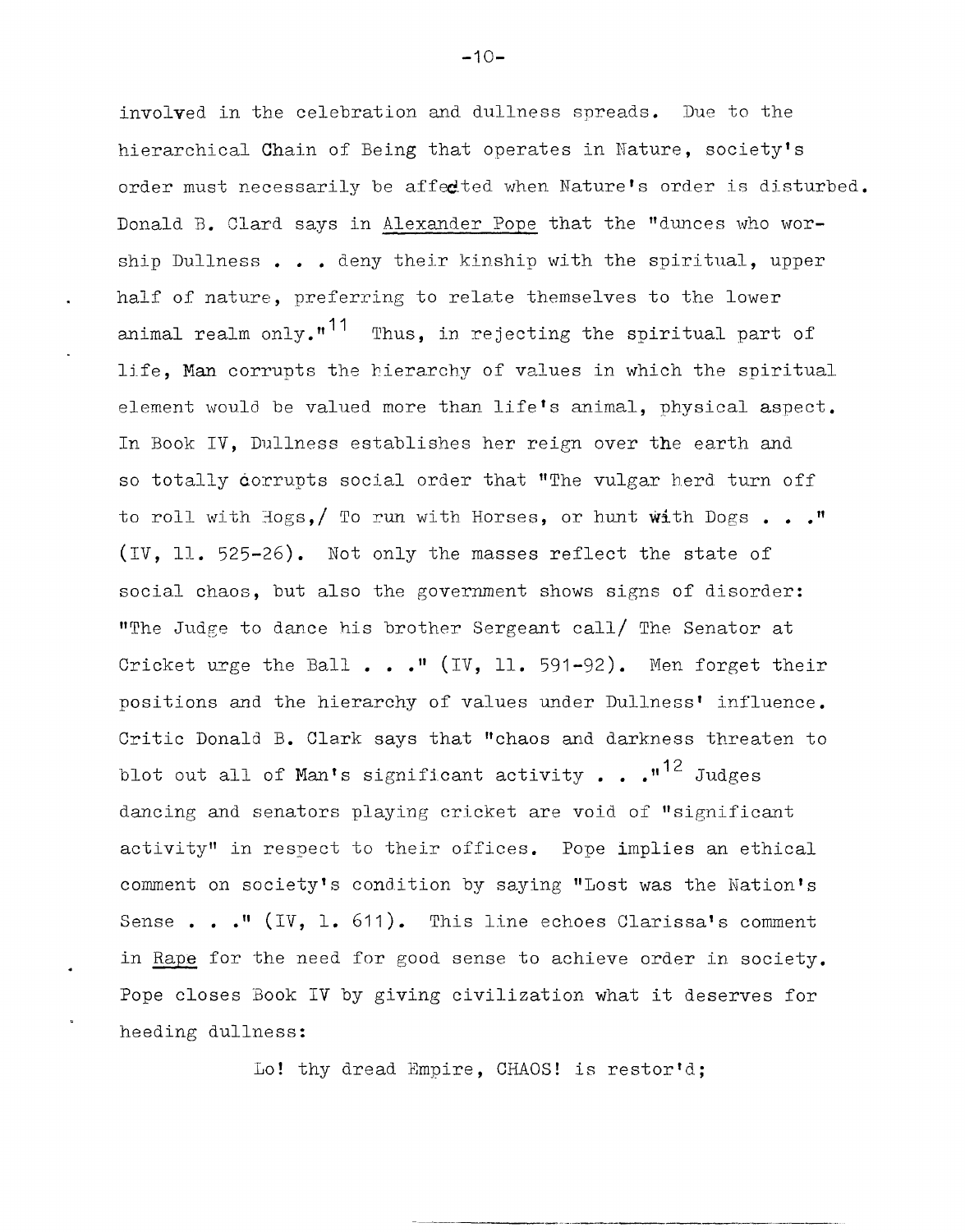Light dies before thy uncreating word: Thy hand, great Anarch! lets the curtain fall; And Universal Darkness buries All

IV, 11. 653-56.

Understanding his concept of order helps the reader realize that Pope explains why chaos and darkness replace order in poetry, Nature, and society in The Dunciad.

The three aspects of order in poetry, Nature, and society are interrelated. For clarity of definition, each aspect was discussed in relation to a particular poem. The Dunciad reflects the dependency of these aspects upon one another. Poetic order is based upon Nature's order and guidance. The hierarchy in Nature ceases to exist if there is disorder in society. Likewise, society falls apart without Nature's hierarchical guidance. The Dunciad reflects the dullness, chaos, darkness, and literary and social deterioration that result from the corruption of these aspects of order.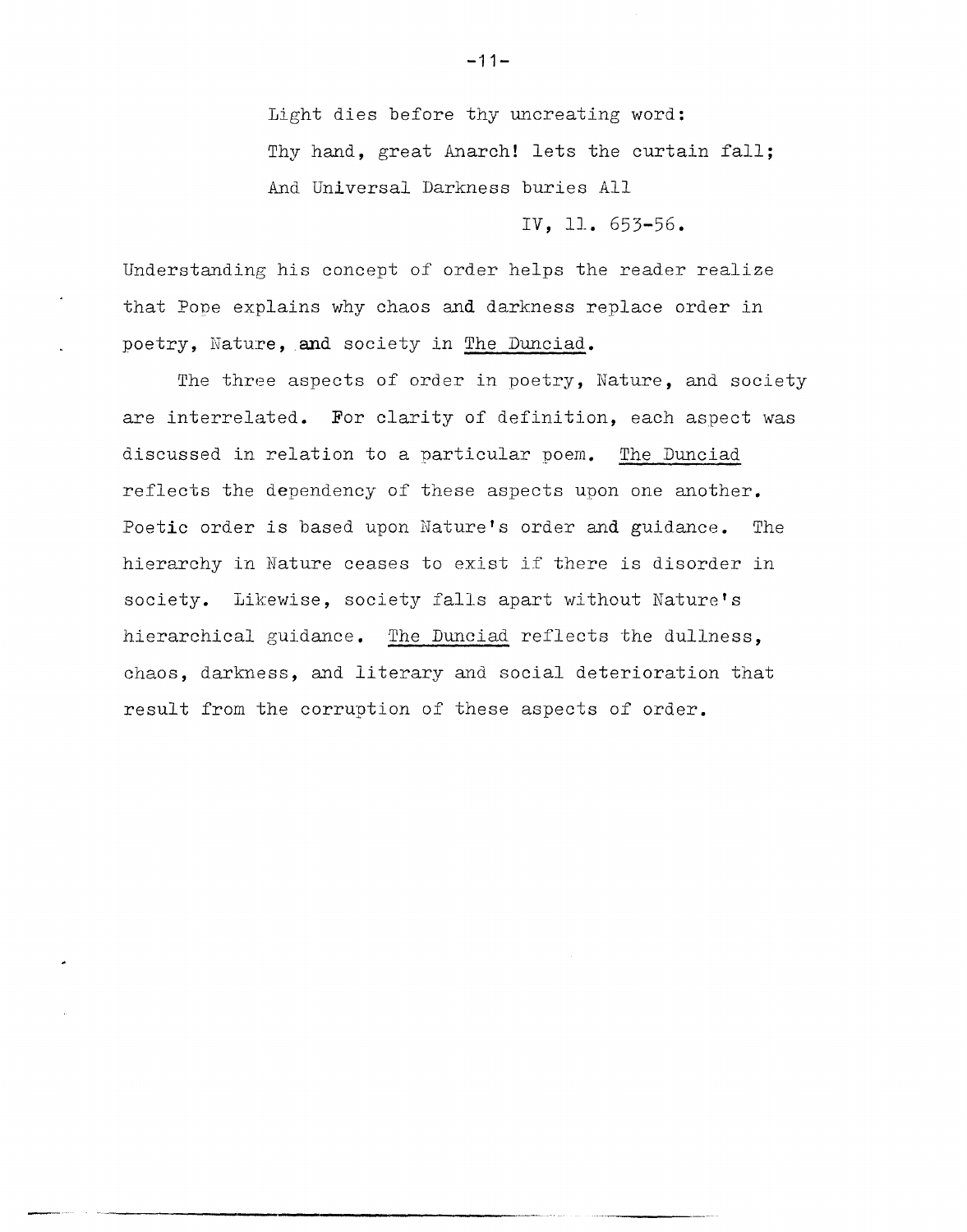Alexander Pope, An Essay on Criticism, rpt. in The Poems of Alexander Pope, ed. John Butt, 3rd ed. (New Haven: Yale University Press, 1966), 11. 315-17.

2 William K. Wimsatt, Jr., "Introduction" to Alexander Pone: Selected Poetry and Prose (New York: Holt, Rinehart and Winston, 1951), p. 39.

 $3$  Alexander Pope, An Essay on Man, rpt. in The Poems of Alexander Pope, ed. John Butt, 3rd ed. (New Haven: Yale University Press, 1966), II, 11. 15-18.

John A. Jones, Pope's Couplet Art (Athens, Ohio: University Press, 1969), p. 46.

 $5$  Alexander Pope, Rape of the Lock, rpt. in The Poems of Alexander Pope, ed. John Butt, 3rd ed. (New Haven: Yale University Press, 1966), I, 11. 1-2.

 $6$  Donald B. Clark, Alexander Pope (New York: Twayne Publishers, Inc., 1967), **p.** 41.

7 Maynard f'Iack, as quoted in Alexander **Pope, Q1ark, p. 149.** 

 $8$  Austin Warren, Rage for Order (Ann Arbor: University of Nichigan Press, 1948), p. 50.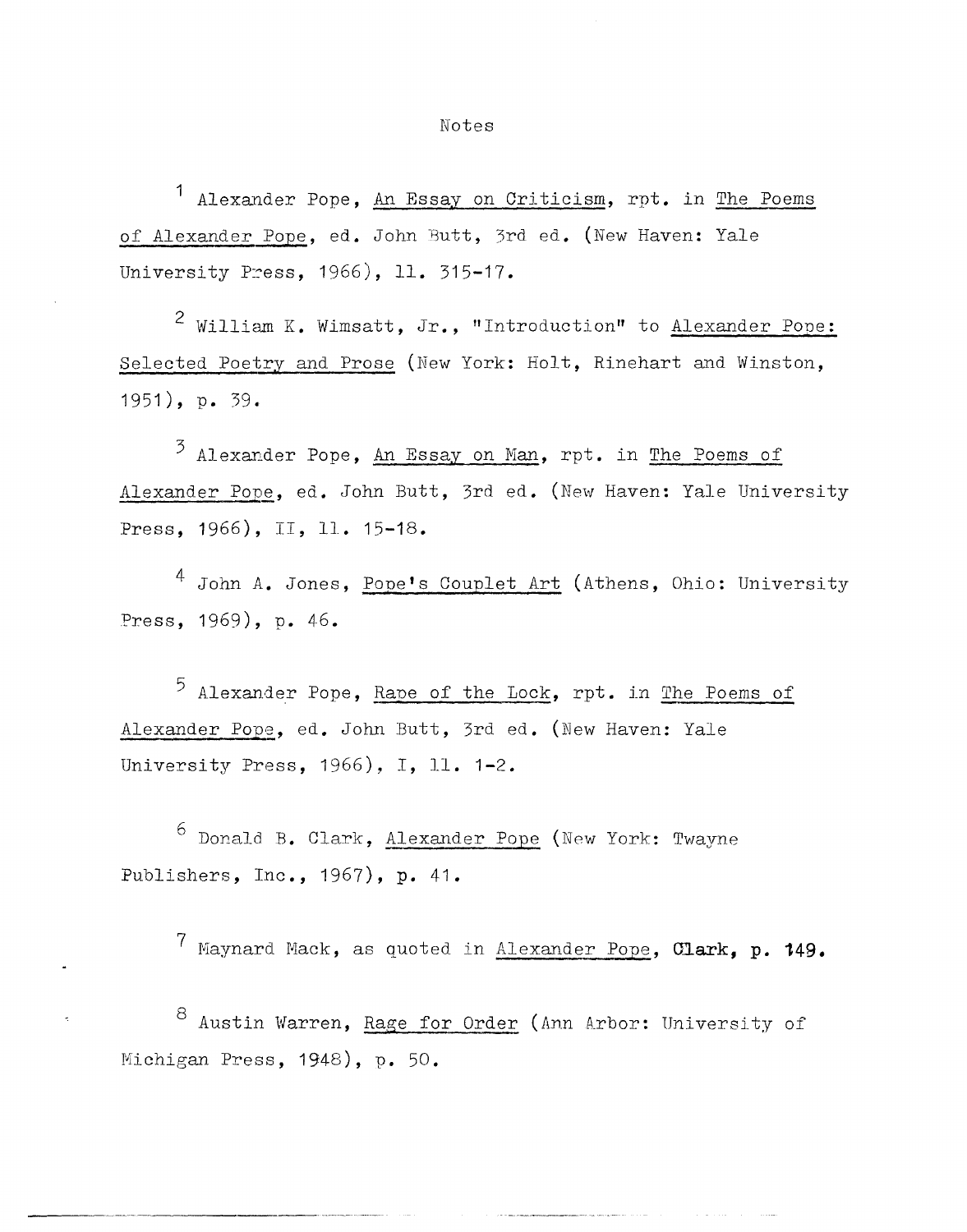9 Alexander Pope, The Dunciad, rpt. in The Poems of Alexander Pope, ed. John Butt, 3rd ed. (New Haven: Yale University Press, 1966), I, 11. 119-20.

-------------- ------------,,------------ --

10 Wimsatt, p. xlviii.

11 Clark, p. 153.

 $\mathbf{r}$ 

12 Clark, p. 154.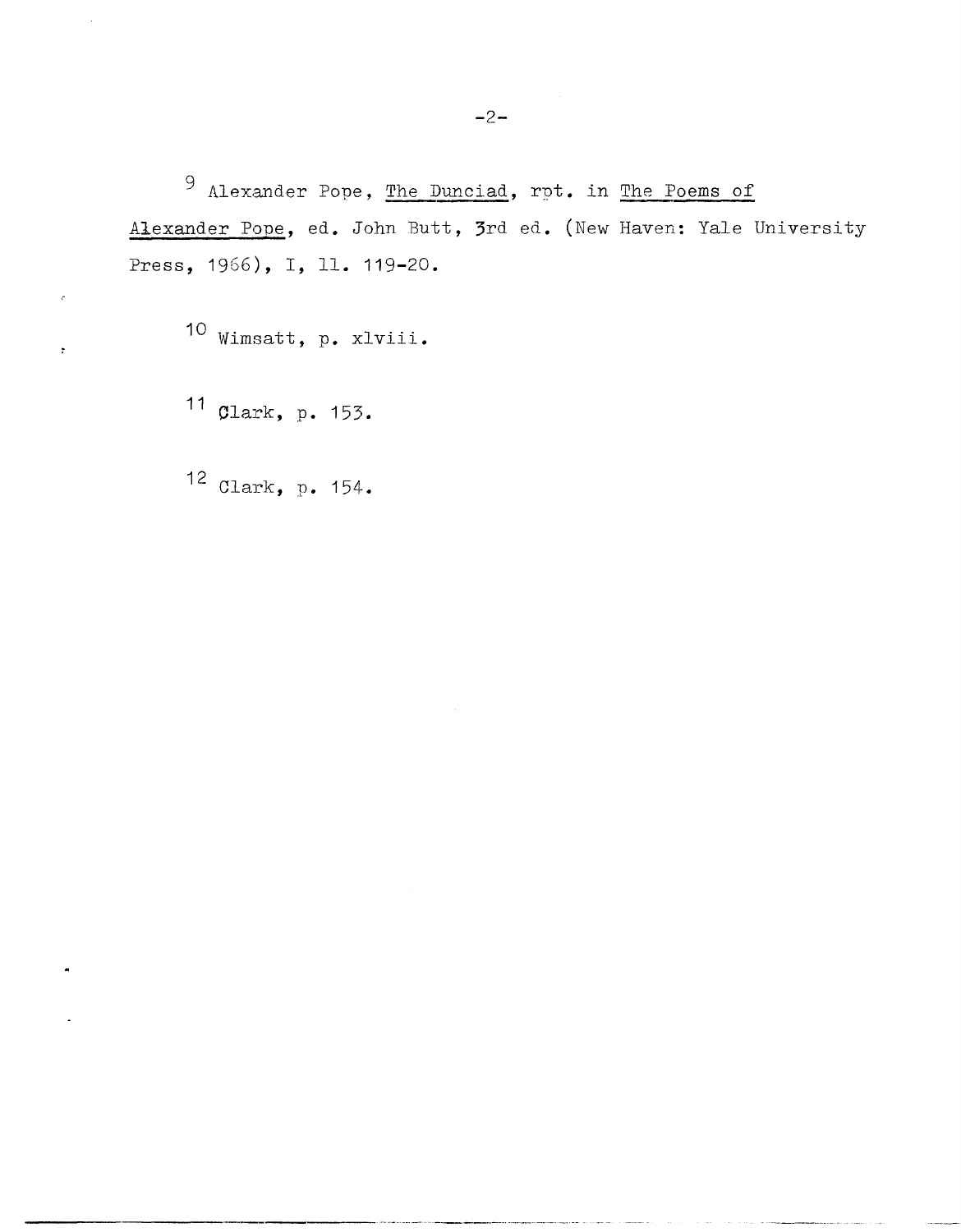- Booth, Wayne C. ed. Alexander Pope: Selected Poetry and Prose. New York: Holt, Rinehart and Winston, 1951.
- Butt, John, ed. The Poems of Alexander Pope. New Haven: Yale University Press, 1966.
- Clark, Donald B. Alexander Pope. New York: Twayne Publishers, Inc., 1967.
- Clifford, James L., ed. Eighteenth Century English Literature: Modern Essays in Criticism. London: Oxford University Press, 1959.
- Jones, John A. Pope's Couplet Art. Oxford, Ohio: Ohio University Press, 1969.
- Warren, Austin. Rage for Order. Ann Arbor: University of Michigan Press, 1948.